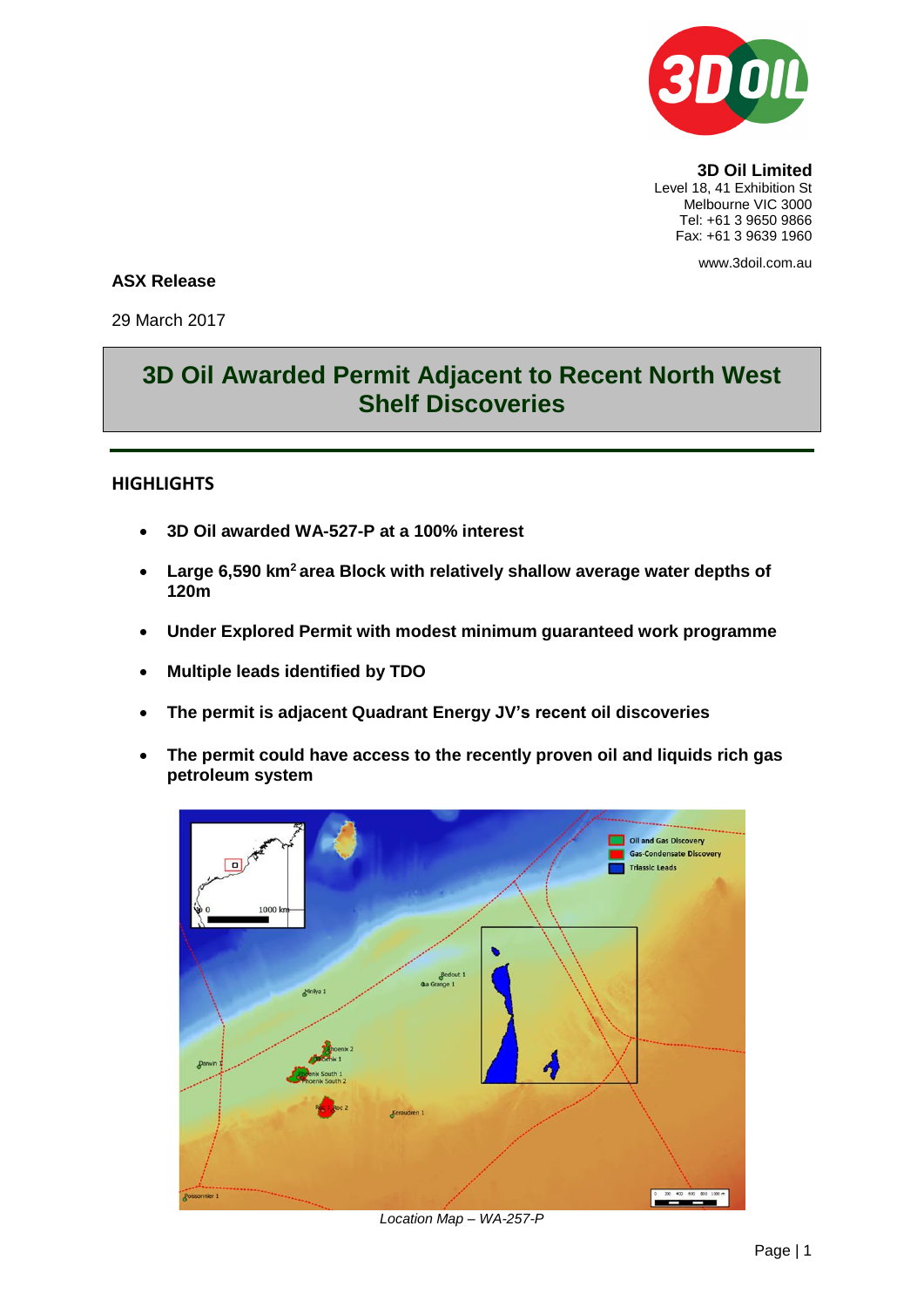3D Oil Limited (ASX: **TDO**) is pleased to advise it has been awarded a new exploration permit, WA-527-P in the Roebuck Basin of Western Australia, bid on in the December 2016 Australian Offshore Gazettal round.

W-16-8 covers an area of 6,590 km<sup>2</sup> with average water depths of 120m (65-168m). The permit is lightly explored covered by a broad grid of 2D seismic data of varying vintages and has no exploration wells.

The Minimum Guaranteed Work Program is set out below. It is the intention of TDO to seek a farm-in partner to the permit.

WA-527-P is located to the east of a series of recent oil and gas discoveries uncovering a new petroleum province. These discoveries were made as result of the 2014-2016 exploration campaign led by the Quadrant joint venture. These discoveries indicated the Roebuck Basin is a significant petroleum province opening up the potential for success in nearby areas.

The exploration campaign began with the drilling of Phoenix South-1 in 2014, which discovered a series of discrete light oil zones within sands of the Lower Keraudren Formation. This was followed by the drilling of Roc-1 and Roc-2 during 2015-2016 which resulted in the discovery of gas-condensate within the stratigraphically lower Caley Sandstone. There is a significant liquids component to the hydrocarbons with a Condensate Gas Ratio of 20-40 bbls/MMscf. The reservoir has proven excellent with sustained flow testing from Roc-2 resulted in up to 11,500 Barrels of Oil Equivalent per day.

Phoenix South-2 drilled adjacent to Phoenix South-1 at the end of 2016, also resulted in a gas-condensate discovery within the Caley Sandstone. The well encountered a 39m hydrocarbon zone, however, was unable to test an additional 185m of potential hydrocarbon bearing reservoir due to elevated pressures. These elevated pressures are thought to indicate the presence of yet more hydrocarbons. Carnarvon Petroleum, in the Quadrant JV, yesterday quoted recoverable resources of 143 BOE (P mean) for the Caley Sandstone and 16.7 MMbbl for the Barret Sandstone.

The Joint venture clearly considers the area to have remaining potential as they have planned the drilling of the Dorado-1 well later this year located up dip of the Roc structure. The results of this well could have implications for WA-527-P prospectivity as 3D Oil's view is that the target could be within a similar geological setting of the identified leads.

The evaluation of WA-527-P undertaken by TDO included a review of the existing seismic data, licenced Spec Data and a full petroleum systems analysis. The petroleum system uncovered by the recent discoveries is interpreted to be active nearby and partly within to WA-527-P.

The Minimum Guaranteed Work Programme consists of studies in Years 1 and 2, and the acquisition of 510 km<sup>2</sup> of 3D seismic in Year 3.